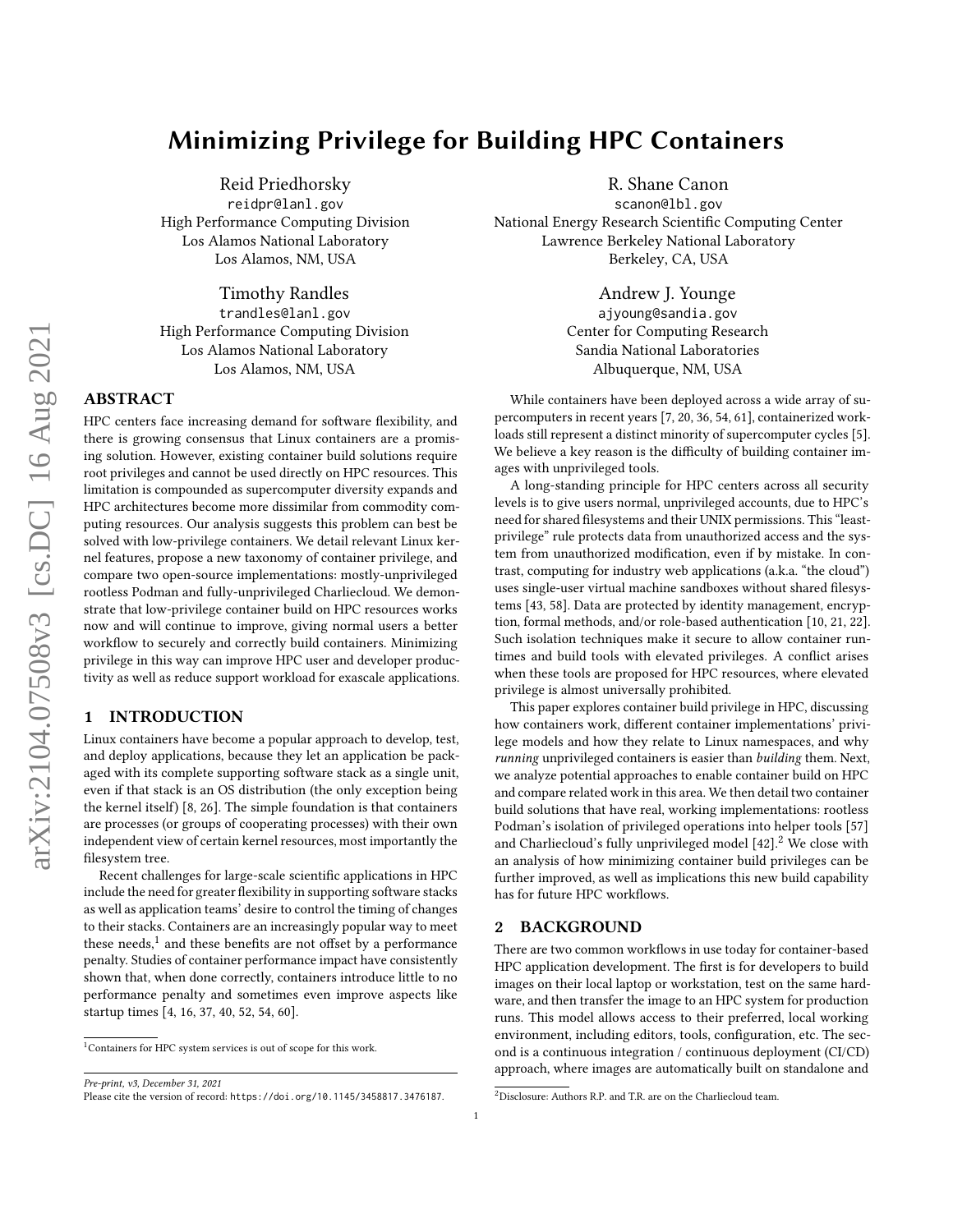isolated resources, such as ephemeral virtual machines, upon code being pushed to a repository and passing tests. In both build workflows, privileged build is a reasonable choice.

However, these workflows raise problems for HPC. First, HPC systems have well-specified architectures that are increasingly diverse, whether a specific x86-64 microarchitecture (e.g., Haswell), a non-x86 CPU family (e.g., ARM or PowerPC), and/or accelerators of some kind (e.g., GPUs). HPC applications are usually performancesensitive and therefore compiled for the specific architecture of the target supercomputer. On the other hand, developer workstations and CI/CD clouds are not well-specified and must be treated as generic x86-64 resources. This makes it difficult to build HPC applications properly on such resources. While in principle one could cross-compile, in practice this isn't adequately supported by HPC application build systems. Further, testing HPC applications is usually informative only on the target system.

A second problem is resources available only on specific networks or systems. Developers often need licenses for compilers, libraries, or other proprietary code with this limitation. Securitysensitive applications and data often have stringent restrictions on where they may be stored. This means container images must be built and stored in the same places.

In these and other scenarios, building on HPC resources closely matching the target architecture, perhaps supercomputers themselves, properly isolated and with direct access to services such as license servers, is the most natural approach. It can also accelerate development by eliminating the need to transfer images between networks. However, providing container image build capabilities on HPC resources is challenging at present.

The rest of this section explains why. Doing so first requires a deep dive into how containers work, specifically user namespaces and the correspondence between host user IDs (UIDs) or group IDs (GIDs) and those in the container. Based on this knowledge, we introduce a new taxonomy of privilege models for containers. Finally, we detail why naïve unprivileged container build doesn't work, to motivate the more complex approaches later in the paper.

#### <span id="page-1-4"></span>2.1 User namespaces and their implications

Containers are currently implemented using Linux kernel features,<sup>[3](#page-1-0)</sup> most importantly namespaces [\[27\]](#page-11-19), which let a process have its own view of certain kernel resources. Crucially, the mount namespace gives a process its own mounts and filesystem tree [\[33\]](#page-11-20), allowing the container to run a different distribution than the host, and the user namespace gives a process its own UID and GID space [\[28,](#page-11-21) [34\]](#page-11-22).

We give a focused discussion of namespaces, omitting three details: (1) There are about a half dozen other types of namespace. (2) If namespaces are compiled into the kernel, all processes are within a namespace of every configured type whether or not containerized, even if some types are disabled via sysctl, which governs creation of new namespaces. (3) Some namespaces, including user, can be nested many levels deep. Our discussion uses a simple twolevel host/container division, and we consider only the user and mount namespaces.

Though incomplete, this focused view is accurate and yields a more accessible discussion. Also, we mostly cover user namespaces because they are the key to low-privilege container implementations and have quite subtle behavior.

2.1.1 UID and GID maps. The defining feature of user namespaces is that a process can have UIDs and GIDs inside a namespace that are different from its IDs outside. To accomplish this, the namespace is created with two one-to-one mappings: one between host UIDs and namespace UIDs, and another between host GIDs and namespace GIDs.[4](#page-1-1) Because the map is one-to-one, there is no squashing of multiple IDs to a single ID in either direction. In both cases, it is the host IDs that are used for access control; the namespace IDs are just aliases. For example, one could map the unprivileged invoking host user to namespace UID 0 (i.e., root).<sup>[5](#page-1-2)</sup> Benefits of this include (1) giving a user root inside a namespace while remaining unprivileged on the host and (2) allocating a set of IDs with well-known numbers (e.g., a distribution's system users and groups) that do not clash with the host. This containerized process would appear to be privileged within the namespace, but in reality is is just another unprivileged process. These mappings need not be complete. The four possibilities for a given pair of IDs are:

- <span id="page-1-3"></span>(1) In use on the host, and mapped to a namespace ID. The namespace ID is simply an alias of the host ID for use within the namespace.
- (2) Not in use on the host, and mapped to a namespace ID. This is the same as Case [1,](#page-1-3) except the host ID happens to not yet be used. The kernel has no notion of "active" UIDs or GIDs, i.e., there is no initialization step for IDs. In particular, files can be owned by these IDs, but outside the namespace they will have no corresponding user or group names.
- (3) In use on the host, but not mapped to a namespace ID. These are valid inside the namespace, but there is no way to refer to them. Further, a user with access to a file via an unmapped group can still access it inside the namespace, even though ls will show it as nogroup. Confusingly, a file owned by a different unmapped group the user doesn't have access to will also be listed as nogroup. System calls and setuid/setgid executables do not accept unmapped IDs.
- (4) Not in use on the host, and not mapped to a namespace ID. These IDs are not available inside the namespace. Because they are not in use on the host, processes cannot have them when entering the namespace, and they can't be changed to within the namespace.

While correct file ownership is critical in a multi-user system to protect users and processes from one another, multiple users and groups within an image is rarely needed for HPC application containers. That is, if an HPC application is containerized, then anyone using the container should be able to see any and all files within it, because that is what's required to run the application. The concept of privileged and unprivileged users is not needed here.

<span id="page-1-0"></span><sup>&</sup>lt;sup>3</sup>Container implementations on other operating systems work by adding Linux to that operating system, e.g. Docker on Mac's hypervisor approach [\[44\]](#page-11-23).

<span id="page-1-1"></span><sup>&</sup>lt;sup>4</sup>The kernel is concerned only with IDs, which are integers in the range 0 to  $2^{32} - 1$ inclusive. Translation to usernames and group names is a user-space operation and may differ between host and container even for the same ID.

<span id="page-1-2"></span><sup>&</sup>lt;sup>5</sup>In-namespace UID 0 is special because the execve(2) system call that transfers control from container runtime to containerized application typically gives the process all capabilities within the namespace [\[31,](#page-11-24) [34\]](#page-11-22). Thus, "UID 0" and "having all capabilities" can be treated the same for our discussion.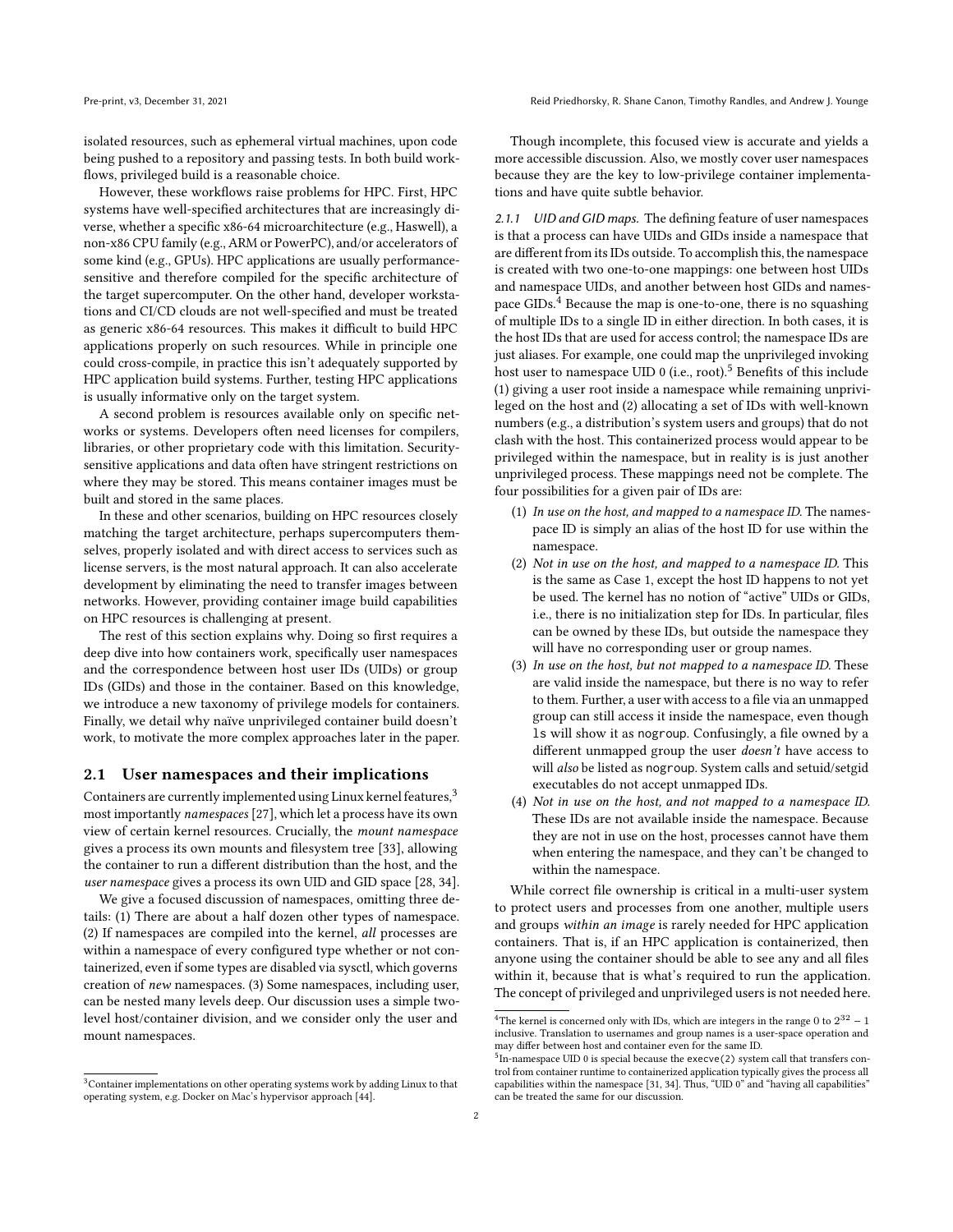Minimizing Privilege for Building HPC Containers **Pre-print, v3, December 31, 2021** Pre-print, v3, December 31, 2021

<span id="page-2-1"></span>

Figure 1: Typical privileged UID map for container run by Alice. The file **/etc/subuid** configures the user-space helper for host UIDs Alice and Bob may use; **/proc/self/uidmap** is the subsequent kernel mapping.

Making files accessible for only specific users or groups isn't useful in this context, and could lead to inconsistent behavior depending on who is running the containerized application. This is also true for many containerized HPC services such as databases, which can run as the same user as the jobs they support.

To be clear, there are scenarios where containerized applications or application-support tools do need to run with multiple users or with different privilege levels, e.g. some web services or databases that need to act on behalf of multiple users. However, these are the exception rather than the norm for HPC, and require close sysadmin involvement whether containerized or not.

2.1.2 Privileged ID maps. Processes that hold CAP\_SETUID or CAP\_ SETGID [\[31\]](#page-11-24) (and UID 0 typically holds all capabilities) can set up mostly-arbitrary UID and GID maps respectively. This priv-ileged functionality<sup>[6](#page-2-0)</sup> can be used in otherwise-unprivileged implementations via setuid or setcap helper programs to set up the user namespace. Currently, the standard helpers are newuidmap(1) and newgidmap(1) from the shadow-utils package [\[49,](#page-11-25) [50\]](#page-11-26), though some implementations do provide their own (e.g., Singularity).

A typical configuration for image building is to map the calling user to root, and then map a sequence of unused host UIDs to container UIDs  $1-n$ ; Figure [1](#page-2-1) shows an example. GIDs have an analogous map. This yields valid in-namespace IDs from  $0$  to  $n$ , with  $n$  selected to cover the distribution's system users and groups. Linux's 32-bit IDs help provide enough IDs to everyone who needs to build container images. However, an important task for sysadmins is to ensure that all host IDs really are unused; for example, it's easy to miss IDs on unmounted NFS shares.

The privileged helper approach does need to be implemented carefully, for two reasons. First, the helper is a security boundary, responsible for ensuring that unprivileged users can set up only safe

maps; we are aware of real-world errors in such checks, making it a practical as well as theoretical concern. Thus, standard helpers provided by the host OS distribution are preferred, as more rigorous security review and patching is available. Second, sysadmins must correctly configure permissible ID mappings. For example, in Figure [1,](#page-2-1) if host UID 1001 mapped to container UID 65,537, Alice would have access to all of Bob's files. She could use her container root to setuid(65537), which maps back to host UID 1001, and there are many ways to access the host's filesystem tree from a container. We emphasize the importance of correct configuration here. System management is already complicated, and when new, unfamiliar features are added, the risk of human error increases.

An important corollary of the ID map is that IDs will be correct only within the container. Even though image filesystem trees can be easily available both inside and outside the container, file IDs on the outside will be the mostly-arbitrary host side of the map. For example, images are often stored in tar archives. With privileged ID maps, for correct IDs these archives must be created within the container or use an ID source other than the filesystem.

2.1.3 Unprivileged ID maps. Unprivileged processes can make only limited mappings: (1) host UID to arbitrary in-namespace UID and (2) host GID to arbitrary in-namespace GID [\[34\]](#page-11-22). Supplementary groups must remain unmapped. Thus, the process has precisely the same access within the container as on the host.

Because they are unmapped, supplementary groups have reduced functionality: chgrp(1) can't be used on them, and they can cause confusion when displayed as nogroup.

In other words, for unprivileged user namespaces, the ID map does not matter, except for programs that check for specific IDs. Otherwise, mapped IDs in the unprivileged case are simply a convenience provided by the kernel, with only cosmetic effects.

2.1.4 The setgroups(2) trap. This system call requires careful handling when setting up a privileged user namespace due to obscure interactions between the GID map and UNIX permissions. It lets a process add or remove supplementary groups [\[30\]](#page-11-27), which have different implications in a user namespace.

Adding groups to a process is normally uninteresting from an access control perspective, because it is a privileged system call, i.e. the process already has access to everything. In privileged user namespaces, this operation is more consequential because they can choose whether to enable setgroups(2). If enabled, anyone with root in the namespace also has access to everything protected by all mapped groups. The lesson is the same as the prior section: sysadmins must configure allowed group mappings carefully.

Removing groups from a process has an interesting subtlety. UNIX permissions are evaluated in the order user, group, other and the first match governs [\[34\]](#page-11-22). For example, consider a production system containing a file /bin/reboot owned by root:managers and permissions rwx---r-x. With this setup, all users except managers can reboot the system. However, any manager process able to call setgroups(2) can drop managers from its groups, changing the match from group to other, and now that manager can reboot the system. Without user namespaces, this situation again cannot arise, because well-run sites do not give managers root. Privileged helpers are responsible for disabling setgroups(2) when acting

<span id="page-2-0"></span><sup>6</sup>While CAP\_SETUID is limited privilege, such a process can gain additional privileges by changing its UID to zero, so it's critical to ensure no such execution paths exist.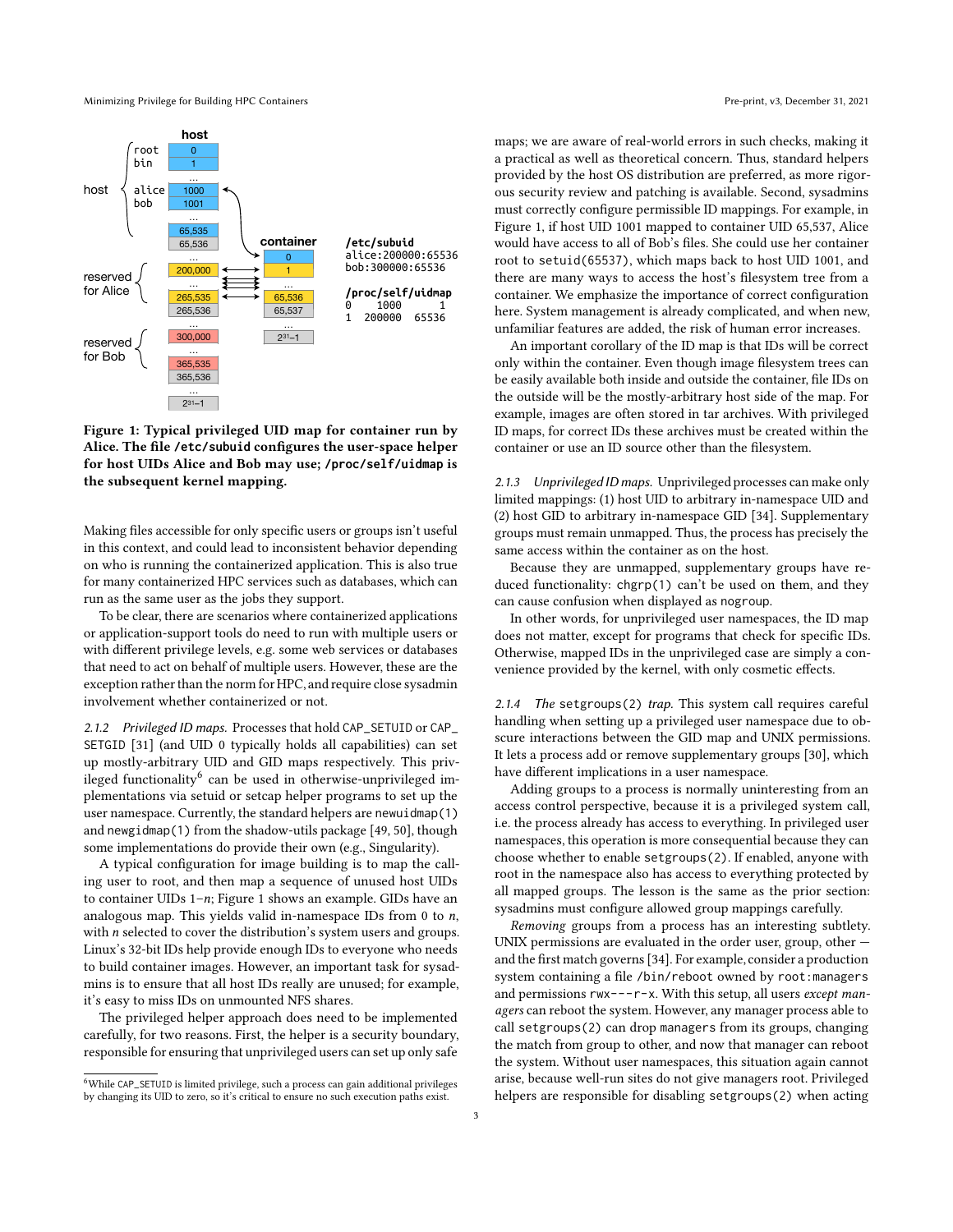on behalf of unprivileged users; newgidmap(1) did have a vulnerability when it failed to do so [\[1\]](#page-10-2).

Neither of these issues are concerning for unprivileged user namespaces because setgroups(2) is not available [\[34\]](#page-11-22).

## 2.2 Container privilege levels

This paper uses the term *privileged* for processes that run with escalated privilege, whether root or non-trivial capabilities [\[31\]](#page-11-24). The terms unprivileged or fully unprivileged refer to processes that run as normal users with no capabilities and mostly unprivileged for such processes that call privileged (setuid or setcap) helper programs; low privilege refers to either fully or mostly unprivileged.

We propose a three-level taxonomy of container privilege, based on the presence or absence of the user namespace and whether it is created with host privileges:

- <span id="page-3-0"></span>Type I. Mount namespace (or chroot(2)) but no user namespace. Privileged setup; shares IDs with the host system. Root inside a container is root on the host.
- <span id="page-3-1"></span>Type II. Mount namespace and privileged user namespace. Privileged setup; arbitrarily many UIDs and GIDs independent from the host. Root inside the container is typically mapped to an unprivileged host user, not root.
- <span id="page-3-2"></span>Type III. Mount namespace and unprivileged user namespace. Unprivileged setup; only one UID and one GID mapped into the container, which are aliases of the invoking user's IDs. That is, containerized processes remain unprivileged, holding the user's normal unprivileged IDs.

A well-known example of a Type [I](#page-3-0) implementation is Docker [\[6\]](#page-10-3). To demonstrate Type [II](#page-3-1) and [III,](#page-3-2) this paper uses rootless Podman [\[23,](#page-11-28) [57\]](#page-11-17) and Charliecloud [\[42\]](#page-11-18) respectively. We expect lessons derived will be applicable to other implementations as well.

## <span id="page-3-5"></span>2.3 Unprivileged container build is hard

Building a container image largely entails running a sequence of containerized commands on a read-write image. This currently works much like building a system: unpack a Linux distribution base, install the necessary distribution packages (e.g., with dpkg or rpm), and then install the desired application(s). The difference from running containers is that distribution package managers assume privileged access, and key packages need multiple UIDs/GIDs and privileged system calls like chown(2) to install. We have not yet encountered any fundamental reason privileged access is needed; the tools install software, rather than using privileged operations like listening on low ports. However, multiple decades of Linux software delivery has done it this way, and it works well. There has not yet been a need to change.

Ideally, we would be be able to install packages using a fully unprivileged (Type [III\)](#page-3-2) container implementation with no special modifications or alterations. Unfortunately, this is not the case. For example, Figure [2](#page-3-3) presents a simple CentOS-based Dockerfile that fails to build in such a configuration. In this case, the system call chown(2) fails because while the process appears to be root within the container, it is really an unprivileged process running as the invoking user, and thus may not call chown(2) [\[32\]](#page-11-29).

This problem is not unique to RPM-based distributions. In Figure [3,](#page-3-4) a Debian-based Dockerfile also fails to build. In this case,

- <span id="page-3-3"></span>2 FROM centos: 7
- 3 RUN echo hello
- 4 RUN yum install -y openssh
- 5 \$ ch-image build -t foo -f centos7.dockerfile .
- 6 1 FROM centos:7

7 2 RUN ['/bin/sh', '-c', 'echo hello']

- 8 hello  $9$  3 RUN ['/bin/sh', '-c', 'yum install -y openssh']
- $10$   $\left[ \ldots \right]$
- 11 Installing : openssh-7.4p1-21.el7.x86\_64
- 12 Error unpacking rpm package openssh-7.4p1-21.el7.x86\_64
- 13 error: unpacking of archive failed on file [...]: cpio: chown
- $14$   $\lceil . . . . \rceil$ 
	- 15 error: build failed: RUN command exited with 1

Figure 2: Simple CentOS 7-based Dockerfile that fails to build in a basic Type [III](#page-3-2) container because **chown(2)** failed. We selected the OpenSSH client because it's problematic across distributions and common in HPC user containers. (This and later transcripts have been simplified for clarity. The notation **[...]** is sometimes used to avoid confusion, but in most cases irrelevant text is simply omitted.)

- <span id="page-3-4"></span>1 \$ cat debian10.dockerfile
- 2 FROM debian: buster 3 RUN echo hello
- 4 RUN apt-get update
	-
- 5 RUN apt-get install -y openssh-client
- $6 \mid$  \$ ch-image build -t foo -f debian10.dockerfile.
- 7 1 FROM debian: buster
- 8 2 RUN ['/bin/sh', '-c', 'echo hello']
- 9 hello
- 10 3 RUN ['/bin/sh', '-c', 'apt-get update']
- 11 E: setgroups 65534 failed setgroups (1: Operation not permitted)
- 12 E: setegid 65534 failed setegid (22: Invalid argument) 13 E: seteuid 100 failed - seteuid (22: Invalid argument)
- 14 [...]
- 15 error: build failed: RUN command exited with 100

Figure 3: Simple Debian 10-based Dockerfile that fails to build in a basic Type [III](#page-3-2) container. Here, **apt-get** encountered errors trying (ironically) to drop privileges.

apt-get tries to drop privileges and change to user \_apt (UID 100) to sandbox downloading and external dependency solving [\[14,](#page-11-30) [59\]](#page-11-31). This yields a series of failed system calls. setgroups(2) fails because that system call is not permitted in an unprivileged container [\[34\]](#page-11-22). setresgid(2) (not setegid(2) and seteuid(2) as in the error messages) fails twice because again apt-get is actually unprivileged and may not make those system calls [\[29\]](#page-11-32).

The colliding assumptions of (1) package managers require root and (2) unprivileged containers disallow root mean that unprivileged container build is a harder problem than unprivileged run. The next section outlines solutions.

## 3 APPROACHES FOR CONTAINER BUILD

Above, we've motivated the need for unprivileged container build in HPC and detailed how user namespaces can provide reducedprivileged containers. In this section, we take a step back, assessing existing container implementations used in HPC and approaches for limiting build privilege. This assessment reinforces our conclusion that user namespace-based container builds are currently the lowest-cost path forward for HPC.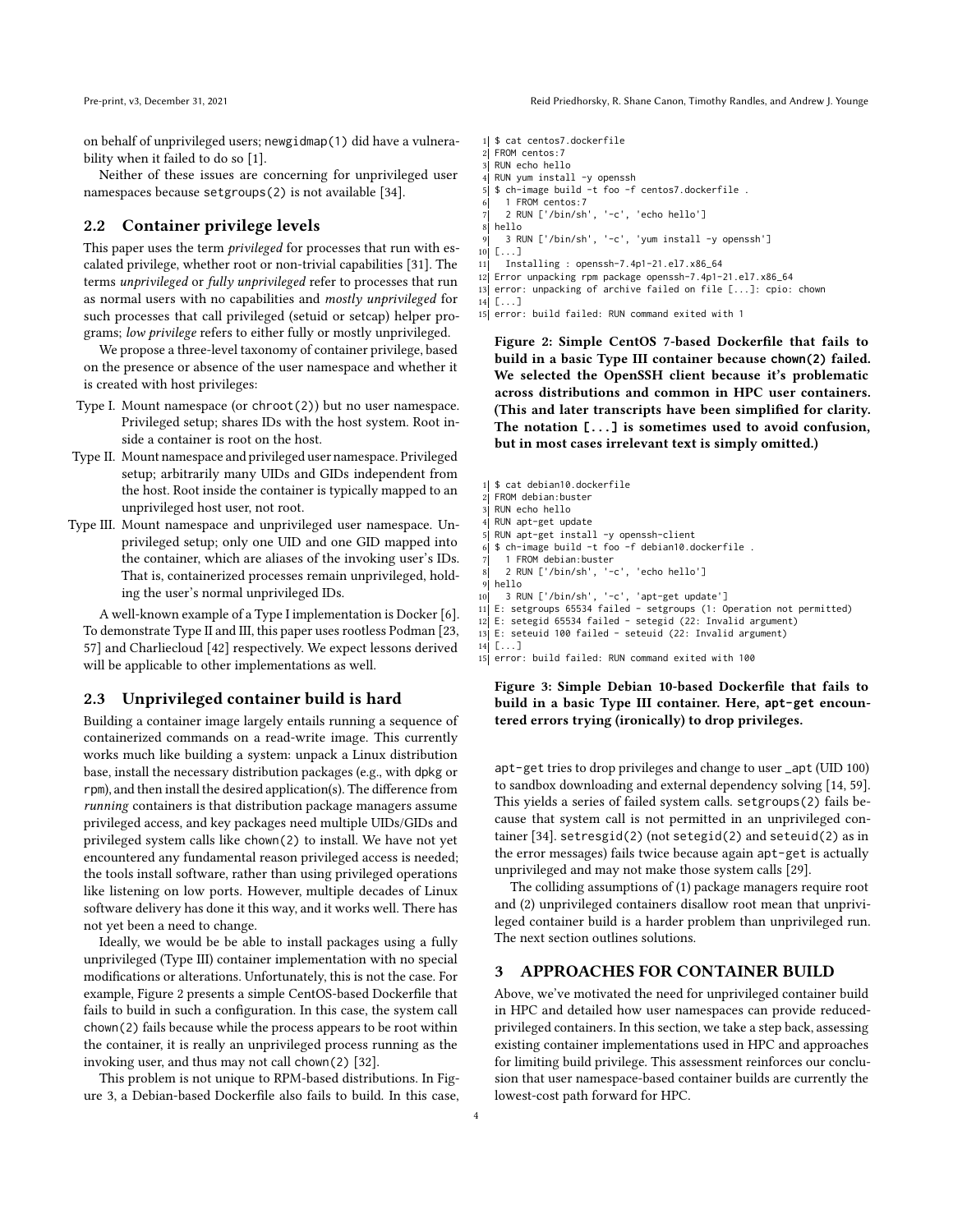Minimizing Privilege for Building HPC Containers **Pre-print, v3, December 31, 2021** Pre-print, v3, December 31, 2021

#### 3.1 Container implementations used in HPC

There are several container implementations in active or potential use for HPC. Containers originated in the web applications world [\[39\]](#page-11-33), which often uses virtual machine sandboxes as noted above, so running applications in a Type [I](#page-3-0) container is a reasonable choice whether or not the containerized processes are privileged. Also, user namespaces were not available until Linux 3.8, released in February 2013 [\[55\]](#page-11-34), and they were not fully supported in Red Hat Enterprise Linux (RHEL) or its derivatives, upon which most HPC centers rely, until version 7.6 in October 2018 [\[45\]](#page-11-35). Without user namespaces, only Type [I](#page-3-0) containers are possible.

Docker was the first container implementation to become widely popular. Its initial public release was March 2013 and supported Linux 2.6.24 [\[6\]](#page-10-3), making it Type [I](#page-3-0) by necessity. Even simply having access to the "docker" command is equivalent to root "by design" [\[46\]](#page-11-36). Another key design decision was its client-daemon execution model [\[23\]](#page-11-28). Processes started with "docker run" are descendants of the Docker daemon, not the shell, which is undesirable for HPC because it is another service to manage/monitor, breaks process tracking by resource managers, and can introduce performance jitter [\[17\]](#page-11-37). Docker quickly became the industry standard, and in fact many containers intended for supercomputers are currently built with Docker using the workflows noted above. Because its approach worked fine for web applications, it gained inertia and mind share even as unprivileged kernel container features matured. Docker did add a Type [II](#page-3-1) mode in 2019 [\[15\]](#page-11-38), though it is not the default and to our knowledge is not yet widely used in practice.

The HPC community has also produced container implementations, some with build capability. The most popular HPC container implementation is currently Singularity [\[35\]](#page-11-39), which can run as either Type [I](#page-3-0) or [II](#page-3-1) (branded "fakeroot"). As of this writing, Singularity 3.7 can build in Type [II](#page-3-1) mode, but only from Singularity definition files. Building from standard Dockerfiles requires a separate builder (e.g., Docker) followed by conversion to Singularity's image format, which is a limiting factor for interoperability. Type [I](#page-3-0) HPC examples include both Shifter [\[24\]](#page-11-40) and Sarus [\[7\]](#page-11-8), though currently these focus on distributed container launch rather than build. Another implementation of interest is Enroot, which advertises itself as "fully unprivileged" [\[3\]](#page-10-4) with "no setuid binary" [\[9\]](#page-11-41), i.e., Type [III.](#page-3-2) However, as of the current version 3.3, it does not have a build capability, relying on conversion of existing images.

#### 3.2 Summary of build options

In this section, we propose some requirements for container build and analyze three general approaches in light of them. First, the build recipe (typically a Dockerfile) should require no modifications. Because existing recipes are often used in whole or in part, modifications impact productivity and portability, which are major benefits of containers. Second, we treat the current behavior of distribution packaging tools as unchangeable. (We discuss below in [§6.2.3](#page-10-5) how these tools' privilege needs could be relaxed.) With these requirements in mind, we consider three approaches:

<span id="page-4-0"></span>(1) Sandboxed build system. One way to work around increased privileges is to create an isolated environment specifically for image builds. Many approaches are available, including most commonly virtual machines or bare-metal systems with no shared resources such as production filesystems. When creating these environments, the risk of users circumventing controls must be carefully minimized. These models do work well with CI and other automated approaches, where further limits may be available.

- <span id="page-4-1"></span>(2)  $Type II containers. With the isolated UIDs and GIDs provided$  $Type II containers. With the isolated UIDs and GIDs provided$  $Type II containers. With the isolated UIDs and GIDs provided$ by user namespaces, this approach can provide a mostlyseamless illusion of root within the container while remaining mostly unprivileged. Privileged helper tools are needed to set up the user namespace, and sites must maintain correct mapping files to ensure users are properly isolated from each other.
- <span id="page-4-2"></span>(3) Type [III](#page-3-2) containers. This type of container is fully unprivileged, but limited UIDs and GIDs mean more is needed to install arbitrary packages. One solution is a wrapper like fakeroot(1), which intercepts privileged system calls and fakes their success. This wrapper can be injected automatically to meet the first requirement above.

Recall that building containers with low privilege on HPC resources is the focus of this work. Option [1](#page-4-0) offers a pragmatic way to work around privilege issues and is already in use at many sites, e.g., via the Sylabs Enterprise Remote Builder [\[53\]](#page-11-42). However, isolated build environment may not be able to access needed resources, such as private code or licenses. Thus, our view is that Options [2](#page-4-1) and [3](#page-4-2) are the most promising.

These two options are distinguished by user namespaces being privileged or unprivileged, respectively. Aside from details of any specific implementation, there are two key factors to assess this distinction. First, are the security challenges of privileged namespace setup helpers and their configuration acceptable to a site? Second, how much does a site care that container images include specific or multiple IDs? If the helpers are acceptable and specific/multiple IDs are needed for exact container images, then sites should consider Option [2,](#page-4-1) detailed below in [§4](#page-4-3) using rootless Podman. Otherwise, they should consider Option [3,](#page-4-2) detailed in [§5](#page-6-0) using Charliecloud.

#### <span id="page-4-3"></span>4 PODMAN

As detailed above, one way to provide a reasonable container build capability for HPC resources is by using a Type [II](#page-3-1) container build solution directly on a supercomputer. A recent container implementation under this cateogory is  $\rm{Podman,}^7$  $\rm{Podman,}^7$  and in particular the "rootless Podman" configuration, which is particularly relevant to HPC [\[56,](#page-11-43) [57\]](#page-11-17). The main design goals of rootless Podman are to have the same command-line interface (CLI) as Docker, remove root-level privileges, and use a fork-exec model rather than Docker's clientdaemon model [\[23\]](#page-11-28). Because Podman is CLI equivalent to Docker, many users can successfully utilize Podman by alias docker= podman and use as expected. Podman also adheres to the OCI spec for container compatibility and interoperability, making transition to Podman from existing container implementations effectively seamless. While Podman is open source, it is heavily supported by Red Hat and integrated into their Linux distribution as of RHEL7.8.

While we refer to rootless Podman, or Podman more generally as a Type [II](#page-3-1) container implementation in this paper, the implementation is in fact based on the same code as the Buildah tool and

<span id="page-4-4"></span><sup>7</sup> <https://podman.io>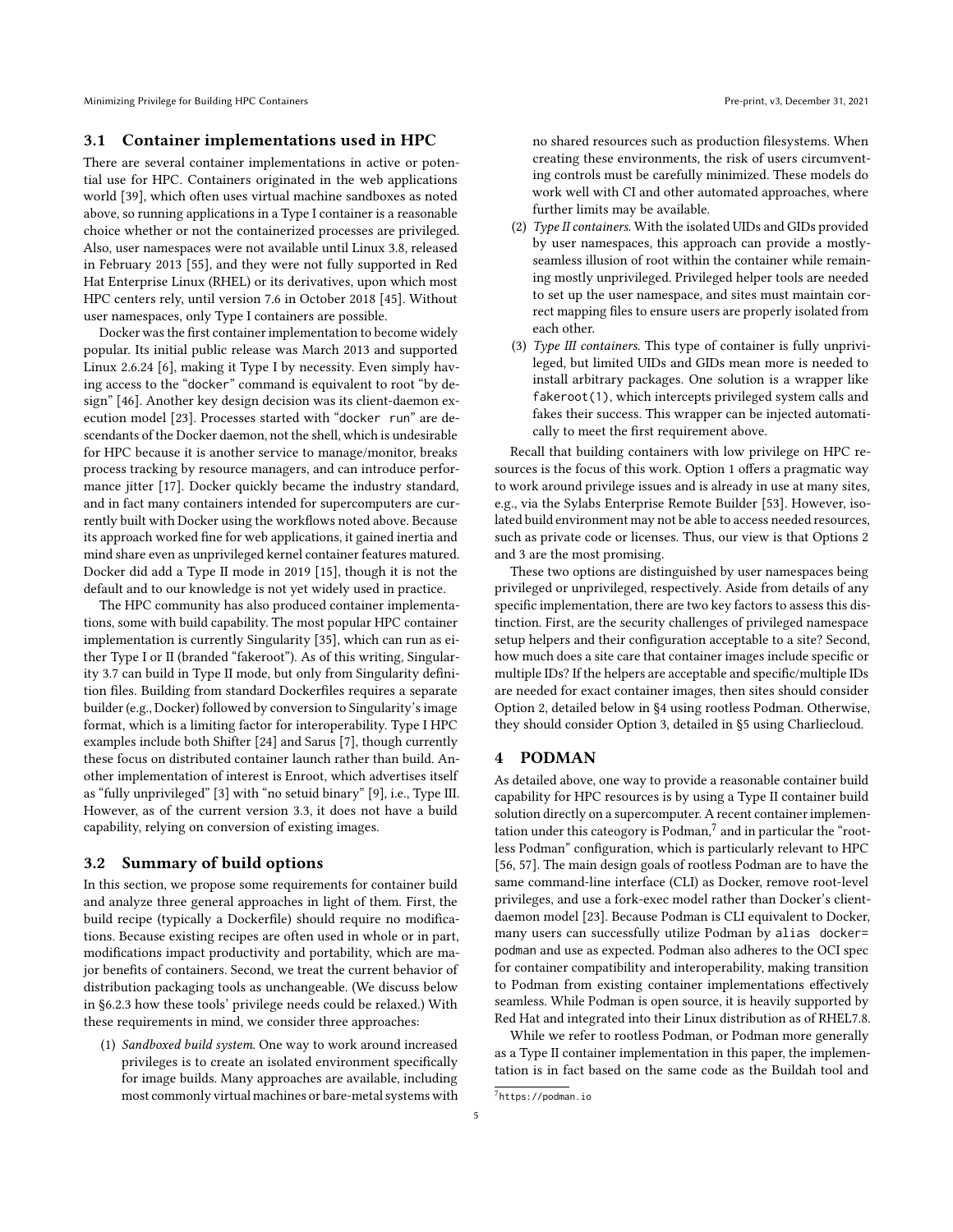<span id="page-5-0"></span>1| \$ cat /etc/subuid 2 # USER : STARTUID : TOTALUIDS 3 alice:200000:65536 4 bob:300000:65536  $5 \mid $$  sodman unshare cat /proc/self/uid\_map<br>6<br>6<br>1234<br>1 6 0 1234 1  $7$  1 200000

Figure 4: An example subuid file outlining the user namespace mappings used by Podman, followed by a listing of the UID map used by Podman. The unshare command illustrates how user namespace mapping is mapping UID 0 in the container to 1234 on the host for a range of 1 UIDs. While not listed, subgid file would have similar mappings.

other related container utilities. Podman in this sense only provides a CLI interface identical to Docker, whereas Buildah provides more advanced and custom container build features. As Podman and Buildah leverage the same codebase for build operations, we can assume they are functionally equivalent in this paper for purposes of brevity. As Podman avoids Docker's daemon design, it has gained significant interest for HPC applications as it is a much better fit for HPC deployments where daemons are generally discouraged whenever possible. While this design decision can seem inconsequential, the removal of a daemon can have significant improvements to overall system performance and manageability [\[41\]](#page-11-44).

## 4.1 Rootless Podman with privileged helpers

As detailed in Section [2.1,](#page-1-4) the ability to minimize privilege with rootless Podman is a key feature for HPC. In actuality, rootless Podman refers to the ability to build and run containers without administrative privileges. While there are other potential configurations, the most common implementation currently uses Privileged ID maps to help mitigate the security issues of Docker's inherent privilege escalation. Effectively, this is a Type [II](#page-3-1) configuration. Podman itself remains completely unprivileged; instead a set of carefully managed tools provided by shadow-utils are executed by Podman to set up user namespaces mappings. The shadow-utils executables, newuidmap and setgidmap, map the specified UIDs and GIDs into the container's user namespace. These tools read /etc/subuid and /etc/subgid, respectively, which outline the user namespace mappings. The shadow-utils executables are installed using CAP\_SETUID, which helps minimize risk of privilege escalation compared to using a SETUID bit. While this Linux capability still poses a potential security risk, the multiple points of privilege separation between Podman and shadow-utils, along with the careful validation of the executables' implementation by a trusted Linux OS distribution (such as Red Hat), can reasonably minimize the possibility of escalation to the point where we beleive Podman can be safely used in a production environment. Furthermore, Podman can be additionally secured with SELinux to further prevent potential points of exploitation.

An example namespace mapping is provided in Figure [4.](#page-5-0) Here, you can see the user alice is able to allocate 65535 UIDs, starting at UID 200000. The user namespace mapping definitions cannot exceed the maximum user namespaces as configured in /proc/ sysuser/max\_user\_namespaces. While the approach of privileged helpers works well in practice, it needs to be implemented carefully

as the setuid helper is responsible for enforcing a security boundary to ensure unprivileged users can set up only safe maps. These mappings need to be specified by the administrator upon Podman installation for existing users. Newer versions of shadow-utils can automatically manage the setup using useradd and usermod - add-subuids, which further simplifies administrative burden and lowers the risk of conflicts. This ability for system administrators to carefully control user access to Podman's capabilities can be an asset for facilities looking to first prototype rootless Podman without fully enabling the utility system-wide.

Podman also provides several additional features to provide a full-featured and production container solution to users. First, Podman by default leverages the runc container runtime for OCI compliance. This usage of runc as the underlying base runtime is similar to the implementation of Sarus [\[7\]](#page-11-8) and helps conform to OCI standards to provide interoperability and compatibility with not only other container implementations, but also many OCI-compliant container registry services. Second, Podman uses the fuse-overlayfs storage driver which provides unprivileged mount operations using a fuse-backed overlay file-system. Podman can also use the VFS driver, however this implementation is much slower and has significant storage overhead, and should only be used when absolutely necessary with existing installations (eg: RHEL7).

With rootless Podman, cgroups are left unused as cgroup operations by default are generally root-level actions. This is a convenient coincidence for HPC, since the on-node resource management is typically handled by the resource manager and job scheduler and having multiple services trying to interact with cgroups should be avoided. There still may be future utility in cgroups operations, so prototype work is underway to implement cgroups v2 in userspace via the crun runtime, which enables cgroups control in a completely unprivileged context. In summary, rootless Podman with shadowutils privileged mappers to help manage user namespace mappings, provide a full-featured and Docker CLI-equivalent container build solution on HPC resources. When Podman is configured appropriately, the examples detailed in Figures [2](#page-3-3) and [3](#page-3-4) will both succeed as expected when executed by a normal, unprivileged user.

4.1.1 Unprivileged Podman. While the default rootless Podman usage is designed around the privileged mappers from shadow-utils to provide a comprehensive user namespace mapping, it is also possible to set up Podman in an experimental unprivileged mode. Instead of the namespace mappers as illustrated in Figure [4,](#page-5-0) the subuid mappers are discarded and a single UID is mapped to the container. When the UID mappers for a given user are left unset and the --ignore\_chown\_errors option is enabled with either the VFS or overlay driver, Podman then operates with unprivileged namespaces with one UID mapping, as illustrated in Figure [5.](#page-6-1) However, the yum install openssh-server example in Section [2](#page-0-2) will fail because /proc and /sys mappings in the container are owned by user nobody; a consequence of the namespace mapping. While further workarounds with fakeroot(1) as detailed in the following section could be applied here, this setup is not yet used in practice.

#### 4.2 Podman on the Astra Supercomputer

To enable user-driven container build capabilities directly on HPC resources, rootless Podman was first deployed and tested on the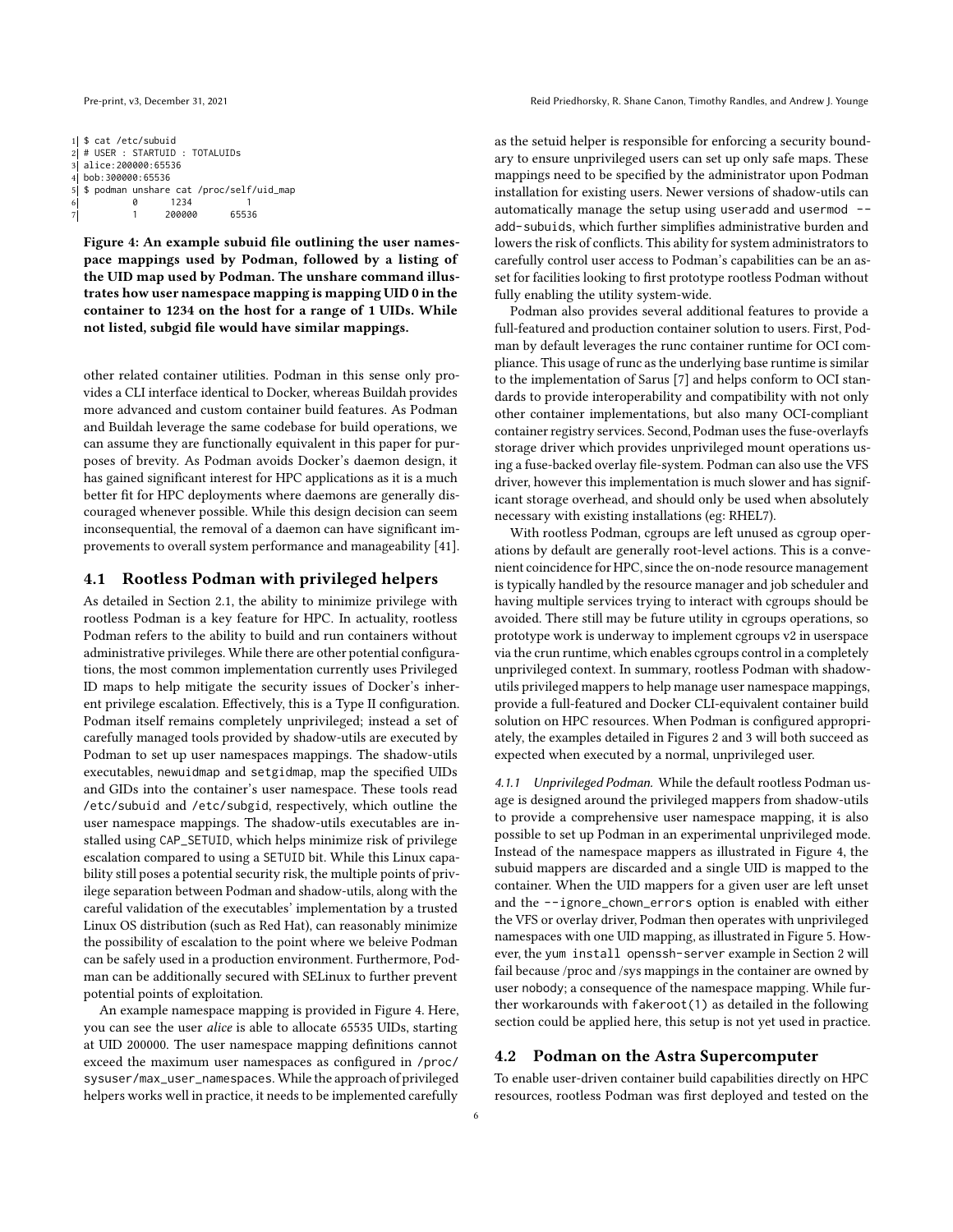Minimizing Privilege for Building HPC Containers Pre-print, v3, December 31, 2021

```
1 $ cat /etc/subuid
2 $ podman unshare cat /proc/self/uid_map<br>3 8 1234 1
                      1234
```
Figure 5: Podman UID mapping in unprivileged mode. This setup does not use privileged helpers but has limitations.

<span id="page-6-2"></span>

Figure 6: Container Build Workflow on Astra, with Podman

Astra supercomputer [\[40\]](#page-11-4). Astra has proven to be an ideal first system to prototype the use of Podman for two reasons. First and most critically, Astra was the first Arm-based supercomputer on the Top 500 list, which meant existing containers based on x86\_64 would not execute on Astra. Instead, users had an immediate need to build new container images specifically for the aarch64 ISA, and in particular the Marvell Thunder X2 CPUs. This requirement included a containerizing ATSE, the Advanced Tri-Lab Software Environment, which provides an open, modular, extensible, community-engaged, and vendor-adaptable software ecosystem for which many production HPC codes from NNSA labs depend on [\[62\]](#page-11-45). Second, Astra was initially deployed as a prototype system, which gave researchers additional latitude to test and evaluate experimental system software capabilities like those found with Podman.

With Astra, Podman was used as part of a multi-stage container DevOps process and is outlined in Figure [6.](#page-6-2) First, podman build is invoked from the Astra login node to construct the ATSE container build process in a directory which includes the Dockerfile for ATSE. This builds all of the ATSE components, including compilers, MPI libraries, third-party libraries, and test applications all directly in a container on the login node. This command is invoked by the user. Once the build is completed, it can be pushed to a OCI-compliant container registry (in this case the Gitlab Container Registry Service). A container registry is important to leverage in this workflow as it provides persistence to container images which could help in portability, debugging with old versions, or general future reproducibility. Finally, the container image built on the supercomputer

<span id="page-6-4"></span>

| 1  \$ fakeroot ./fakeroot.sh                           |
|--------------------------------------------------------|
| $2$ + touch test. file                                 |
| $3$ + chown nobody test. file                          |
| $4$ + mknod test.dev c 1 1                             |
| $5$ + 1s -1h test.dev test.file                        |
| 6 crw-r----- 1 root root 1, 1 Feb 10 18:09 test.dev    |
| 7 - rw-r----- 1 nobody root 0 Feb 10 18:09 test.file   |
| 8 \$ ls -lh test*                                      |
| 9 - rw-r----- 1 alice alice 0 Feb 10 18:09 test.dev    |
| 10 -rw-r----- 1 alice  alice  0 Feb 10 18:09 test.file |

Figure 7: Example of **fakeroot(1)** use. This script changes ownership of a file and then creates a device file, both of which are privileged operations. **fakeroot(1)** intercepts the system calls and causes them to "succeed". Within the **fakeroot(1)** context, **ls(1)** shows the expected results (device file and **nobody**-owned file, respectively); the subsequent unwrapped **ls(1)** exposes the lies.

can be deployed in parallel using the local resource management tool and an HPC container runtime. This was originally demonstrated with Singularity, however any HPC container runtime such as Charliecloud or Shifter could also be used with a similar step. While Podman could potentially be used for parallel execution [\[19\]](#page-11-46), it has not yet been optimized for distributed container execution and likely would introduce significant overhead at scale.

To our knowledge, Astra's usage of Podman version 1.4.4 (Buildah 1.9.0) is the first demonstration of unprivileged users building OCI containers directly on a supercomputer. However, the implementation is not without limitations. First, Podman with RHEL7.6 used the VFS driver, which is known to add overhead. Newer versions of Podman, as found in RHEL8, can leverage the overlayfsfuse driver for better performance. Second, the UID/GID mappers cannot work when the container storage location is a shared filesystem, such as NFS. The reason is that the filesystem server has no way to enforce the file creation of different UIDs on the server side and cannot utilize the user namespace configuration. For Astra, either /tmp or local disk can be used for container storage on the login nodes, which requires additional configuration by users and does not enable any distributed launch abilities.

## <span id="page-6-0"></span>5 CHARLIECLOUD

Charliecloud<sup>[8](#page-6-3)</sup> is a container implementation designed for HPC applications with emphasis on the unprivileged use cases discussed in the first half of this paper [\[42\]](#page-11-18). It is distinguished from other implementations because it is lightweight (roughly 4,000 lines of code as tested, version 0.23) and has been Type [III](#page-3-2) from its first release. Its runtime ch-run(1) is written in C, and it has a Dockerfile interpreter and container registry API client written in Python, ch-image(1). To our knowledge, this is the first fully unprivileged builder able to build Dockerfiles that make privileged system calls, which it does by automatically injecting fakeroot(1) into the build. This section details the approach. We first present background on fakeroot(1) and show how it can work around the limitations of unprivileged container build; we then describe Charliecloud's injection of the wrapper, which should be transferrable to any Type [III](#page-3-2) implementation.

<span id="page-6-3"></span><sup>8</sup> <https://hpc.github.io/charliecloud>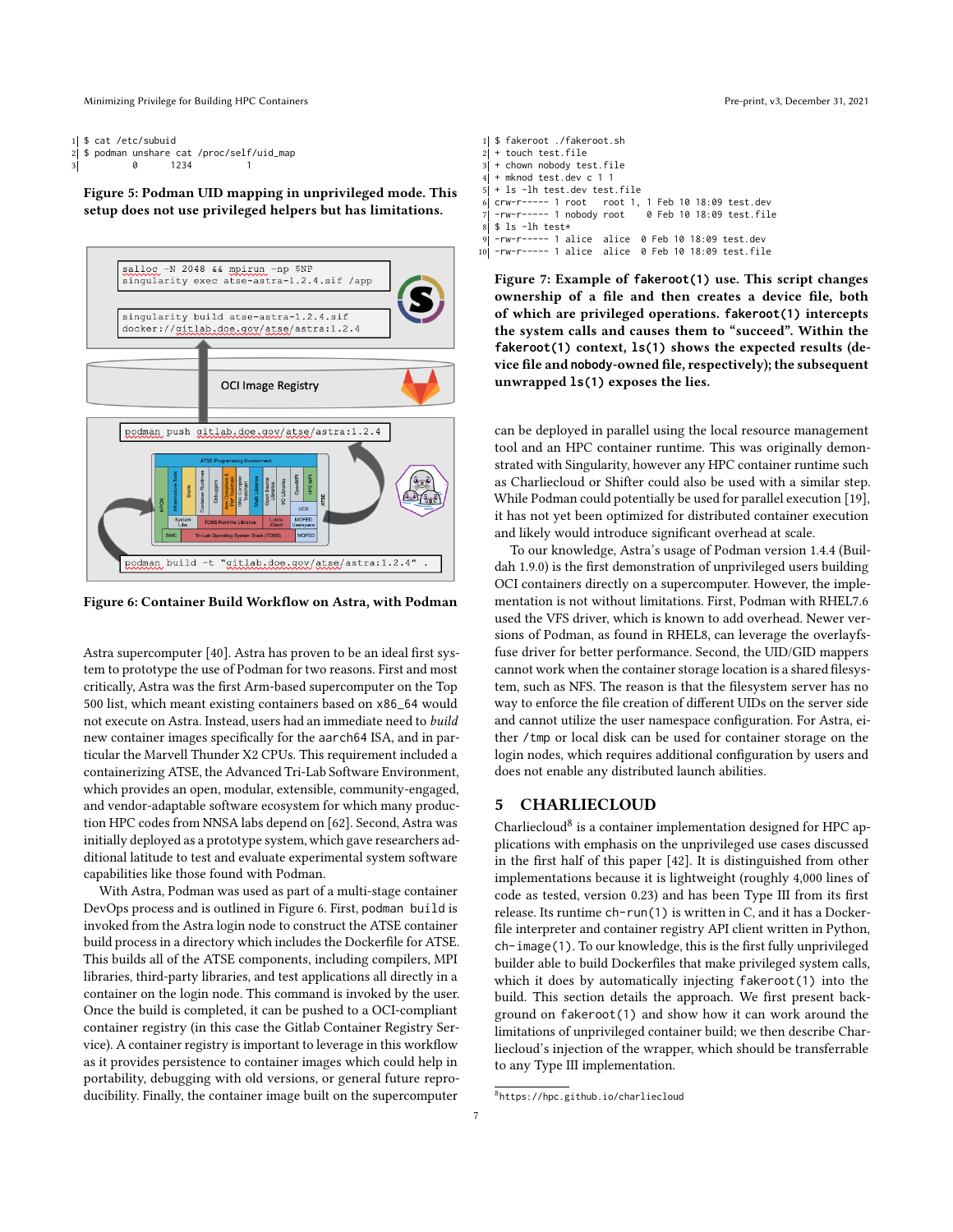```
1| $ cat centos7-fr.dockerfile
2 FROM centos: 7
3 RUN yum install -y epel-release
 4 RUN yum install -y fakeroot
5 RUN echo hello
 6 RUN fakeroot yum install -y openssh
7 \mid $ ch-image build -t foo -f centos7-fr.dockerfile.
 8 1 FROM centos:7
 9 2 RUN ['/bin/sh', '-c', 'yum install -y epel-release']
10 \lceil...]
11 Complete!
12 \mid 3 RUN ['/bin/sh', '-c', 'yum install -y fakeroot']
13 [\ldots]
14 Complete!
15 4 RUN ['/bin/sh', '-c', 'echo hello']
16 hello
17 5 RUN ['/bin/sh', '-c', 'fakeroot yum install -y openssh']
18 [...]
19 Complete!
20 grown in 5 instructions: foo
```
Figure 8: CentOS 7 Dockerfile from Figure [2,](#page-3-3) modified to build successfully by wrapping the offending **yum install** with **fakeroot(1)**.

## 5.1 Background: Faking root with **fakeroot(1)**

fakeroot(1) is a program to run a command in an environment that appears to be privileged but is not  $[12]$ .<sup>[9](#page-7-0)</sup> It does this by intercepting privileged and privileged-adjacent system calls and lying to the wrapped process about their results. For example, an unprivileged process could chown(2), and fakeroot(1) will return success from its own implementation without ever actually calling the system call. It also remembers which lies it told, to make later intercepted system calls return consistent results. In this example, fake results for stat(2) include the user and/or group set by the earlier fake chown(2). Because stat(2) is not privileged, the wrapper really will make the system call, but then adjust the results to make them look correct in the "privileged" context. Figure [7](#page-6-4) shows an example of fakeroot(1) use.

fakeroot(1) is not a perfect simulation but rather just enough to work for its intended purpose, which is building distribution packages, allowing "users to create archives (tar, ar, .deb etc.) with files in them with root permissions/ownership" [\[12\]](#page-11-47). The focus is on filesystem metadata; e.g., one can't use fakeroot(1) to listen on an unprivileged port and make a process see a privileged port. Fortunately, this purpose is highly congruent with the needs of unprivileged container build.

There are three fakeroot(1) implementations we are aware of, summarized in Table [1.](#page-8-0) They each have different quirks; for example, LD\_PRELOAD implementations are architecture-independent but cannot wrap statically linked executables, while ptrace(2) are the reverse. We've encountered packages that fakeroot cannot install but fakeroot-ng and pseudo can; fakeroot appears to be under more active development.

## 5.2 Fully unprivileged build via **fakeroot(1)**

We can use fakeroot (1) to fix the failed container builds in [§2.3.](#page-3-5) This approach will squash the actual ownership of all files installed

Pre-print, v3, December 31, 2021 **Reid Priedhorsky, R. Shane Canon, Timothy Randles, and Andrew J. Younge** 

<span id="page-7-2"></span>1 \$ cat debian10-fr.dockerfile  $2$  FROM debian: buster 3 RUN echo 'APT::Sandbox::User "root";' > ↩→ /etc/apt/apt.conf.d/no-sandbox RUN echo hello 5 RUN apt-get update 6 RUN apt-get install -y pseudo 7 RUN fakeroot apt-get install -y openssh-client  $\overline{8}$  \$ ch-image build -t foo -f debian10-fr.dockerfile 9 1 FROM debian:buster 10 2 RUN ['/bin/sh', '-c', 'echo \'APT::Sandbox::User "root";\' > ↩→ /etc/apt/apt.conf.d/no-sandbox'] 11 3 RUN ['/bin/sh', '-c', 'echo hello'] 12 hello 13 4 RUN ['/bin/sh', '-c', 'apt-get update'] 14 [...] 15 Fetched 8422 kB in 7s (1214 kB/s) 16 Reading package lists.. 17 5 RUN ['/bin/sh', '-c', 'apt-get install -y pseudo']  $18$  $[$   $[$ ...] 19 Setting up pseudo (1.9.0+git20180920-1) ...  $20$  [ $\ldots$ ] 21 W: chown to root:adm of file /var/log/apt/term.log failed  $[\dots]$ 22 6 RUN ['/bin/sh', '-c', 'fakeroot apt-get install -y ↩→ openssh-client']  $23$   $\sqrt{2}$   $\sqrt{2}$ 24 Setting up openssh-client  $(1:7.9p1-10+deb10u2)$  ... 25 Setting up libxext6: amd 64 (2:1.3.3-1+b2) ... 26 Setting up xauth (1:1.0.10-1). 27 Processing triggers for libc-bin  $(2.28-10)$  ... 28 grown in 6 instructions: foo

## Figure 9: Debian 10 Dockerfile from Figure [3,](#page-3-4) modified by configuring **apt-get(1)** to not drop privileges and wrapping the offending **apt-get(1)** calls with **fakeroot(1)**.

to the invoking user, but that usually does not matter for HPC applications, and any downstream Type [III](#page-3-2) users that pull the image will change ownership to themselves anyway, like tar(1) [\[25\]](#page-11-48).

Figure [8](#page-7-1) shows modifications of the CentOS 7 Dockerfile from Figure [2](#page-3-3) to build it under ch-image's simplest configuration. Three changes were needed:

- (1) Install EPEL, because CentOS has no fakeroot package in the default repositories.
- (2) Install fakeroot.
- (3) Prepend fakeroot(1) to the openssh install command.

The first two install steps do use yum(1), but fortunately these invocations work without fakeroot(1).

Figure [9](#page-7-2) shows analogous modifications of the Debian 10 build from Figure [3.](#page-3-4) This needed more complex changes:

- (1) Disable apt-get(1)'s privilege dropping.
- (2) Update the package indexes. The base image contains none, so no packages can be installed without this update.
- (3) Install pseudo. (In our experience, the fakeroot package in Debian 10 was not able to install the packages we tested.)
- (4) Prepend fakeroot(1) to the install of openssh-client.

Line 21 still has a warning. In our experience, Debian package management under fakeroot(1) occasionally complains about privileged operations failing, but these warnings do not stop the build.

These modifications leave us with working builds, but we want to build without modifying any Dockerfiles.

<span id="page-7-0"></span><sup>&</sup>lt;sup>9</sup>Not to be confused with Singularity's Type [II](#page-3-1) mode, also called "fakeroot".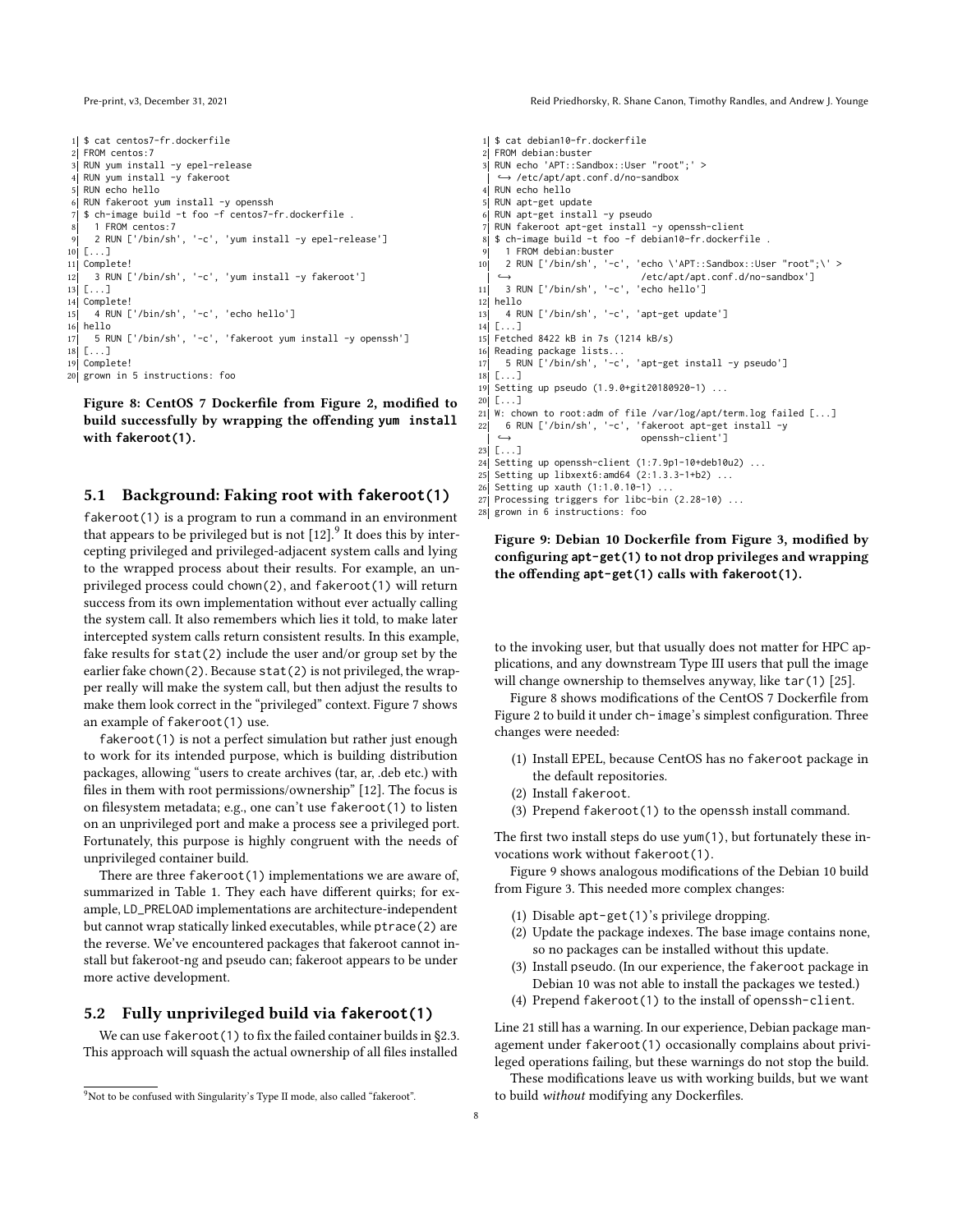<span id="page-8-0"></span>

| implementation         | initial release | latest version        | approach   | architectures    | daemon? | persistency            |
|------------------------|-----------------|-----------------------|------------|------------------|---------|------------------------|
| fakeroot [11, 12, 13]  | 1997-Jun        | 2020-Oct (1.25.3)     | LD_PRELOAD | any              | ves     | save/restore from file |
| fakeroot-ng $[48, 51]$ | $2008$ -Jan     | 2013-Apr $(0.18)$     | ptrace(2)  | PPC, x86, x86-64 | ves     | save/restore from file |
| pseudo $[2, 47]$       | $2010$ -Mar     | $2018$ -Jan $(1.9.0)$ | LD_PRELOAD | any              | ves     | database               |

Table 1: Summary of **fakeroot(1)** implementations.

```
1| $ ch-image build --force -t foo -f centos7.dockerfile
2 1 FROM centos: 7
 3 will use --force: rhel7: CentOS/RHEL 7
 4 2 RUN ['/bin/sh', '-c', 'echo hello']
 5 hello
 6 3 RUN ['/bin/sh', '-c', 'yum install -y openssh']
 7 workarounds: init step 1: checking: $ command -v fakeroot >
   ↩→ /dev/null
 8 workarounds: init step 1: $ set -ex; if ! grep -Eq '\[epel\]'
    ↩→ /etc/yum.conf /etc/yum.repos.d/*; then yum install -y
↩→ epel-release; yum-config-manager --disable epel; fi; yum
   ↩→ --enablerepo=epel install -y fakeroot;
 9 + grep -Eq '\[epel\]' [...]
10 + yum install -y epel-release
11 [...]
12 Complete!
13 + yum-config-manager --disable epel
14 [...]
15 + yum --enablerepo=epel install -y fakeroot
16 [...]
17 Complete!
18 workarounds: RUN: new command: ['fakeroot', '/bin/sh', '-c', 'yum
   ↩→ install -y openssh']
19 [...]
20 Complete!
21 --force: init OK & modified 1 RUN instructions
22 grown in 3 instructions: foo
```
Figure 10: Successful CentOS 7 build with unmodified Dockerfile. The **fakeroot(1)** calls are almost identical to Figure [8](#page-7-1) but automatically injected by **ch-image**.

#### 5.3 Auto-injection of **fakeroot(1)**

Unprivileged build of unmodified Dockerfiles can be done by automatically modifying the build. Charliecloud's ch-image(1) contains such an implementation. Its design principles are:

- (1) Be clear and explicit about what is happening.
- (2) Minimize changes to the build.
- (3) Modify the build only if the user requests it, but otherwise say what could be modified.

We outline Charliecloud's implementation in the context of the two running example Dockerfiles.

5.3.1 Example: CentOS 7. We can build the CentOS 7 Dockerfile in Figure [2](#page-3-3) with "ch-image --force" to enable the modifications; Figure [10](#page-8-1) shows the result. Like the other figures, this transcript shows the in-container commands that actually execute the RUN instructions, as well as new commands to implement the modifications. The basic steps are simple: (1) test if the distribution is supported, (2) install fakeroot(1) if needed, and (3) augment RUN instructions that seem to need it. This Dockerfile works as follows.

First, the FROM instruction (lines 2–3) tells us that ch-image can use modifications requested with --force, though it doesn't yet know whether it will. It tested known configurations and found a matching one called rhel7: the file /etc/redhat-release exists and its contents match the regular expression "release 7\.". (This approach avoids executing a command within the container.)

Next, ch-image executes the first RUN instruction (lines 4–5) normally, because it doesn't seem to need modification. The second RUN instruction (line 6), contains the string "yum", a keyword configured to trigger modification of the instruction.

Because this is the first modified RUN, ch-image must initialize fakeroot(1). A configuration has a sequence of steps to do this (though for rhel7 there is only one step), and each step contains two phases: a shell command to check if the step needs to be done, and a shell command to do the step. Here, the check (line 7) tests if fakeroot(1) is already installed in the image. In this example, fakeroot(1) is not already present, so ch-image proceeds to the installation step (line 8), which for rhel7 is a long pipeline with individual commands echoed for clarity (lines 9, 10, 13, 15). The pipeline installs EPEL if it's not already installed, but doesn't enable it because EPEL can cause unexpected upgrades of standard packages, and then it installs fakeroot from EPEL. Files are grep(1)ed directly, rather than using yum repolist, because the latter has side effects, e.g. refreshing caches from the internet.

Finally, the instruction is modified by inserting "fakeroot" before the /bin/sh call that executes it. This would be repeated for later modifiable RUNs, if there were any.

If the user had not specified --force, some of this would still occur. ch-image still looks for a matching configuration, and the keyword test is still done for RUN instructions. The result is that ch-image knows that that modifications are *available*, which it suggests if the build fails. In fact, it suggested --force in a transcript line omitted from Figure [2.](#page-3-3)

5.3.2 Example: Debian 10. Figure [11](#page-9-0) shows a successful build of the Dockerfile in Figure [3](#page-3-4) with  $ch$ -image  $-$ -force; . In this case, ch-image selected configuration debderiv (line 3) because the file /etc/os-release contains the string "buster". The first RUN is again left unmodified (lines 4–5).

The second RUN is deemed modifiable because it contains the string "apt-get". Initialization for Buster takes two steps. First, ch-image tests whether the APT sandbox is disabled by configuration or if user \_apt is missing (line 7); it's not, so a configuration file (line 8) to disable it is added. Next, it tests for the availability of fakeroot(1) (line 9); it's not present, so check whether the package pseudo (line 10) is installed, which is in the standard repositories. It would be better not to update the package indexes with apt-get update because this is an operation with many side effects, but the base images ship with no indexes, so nothing can be installed until after this command.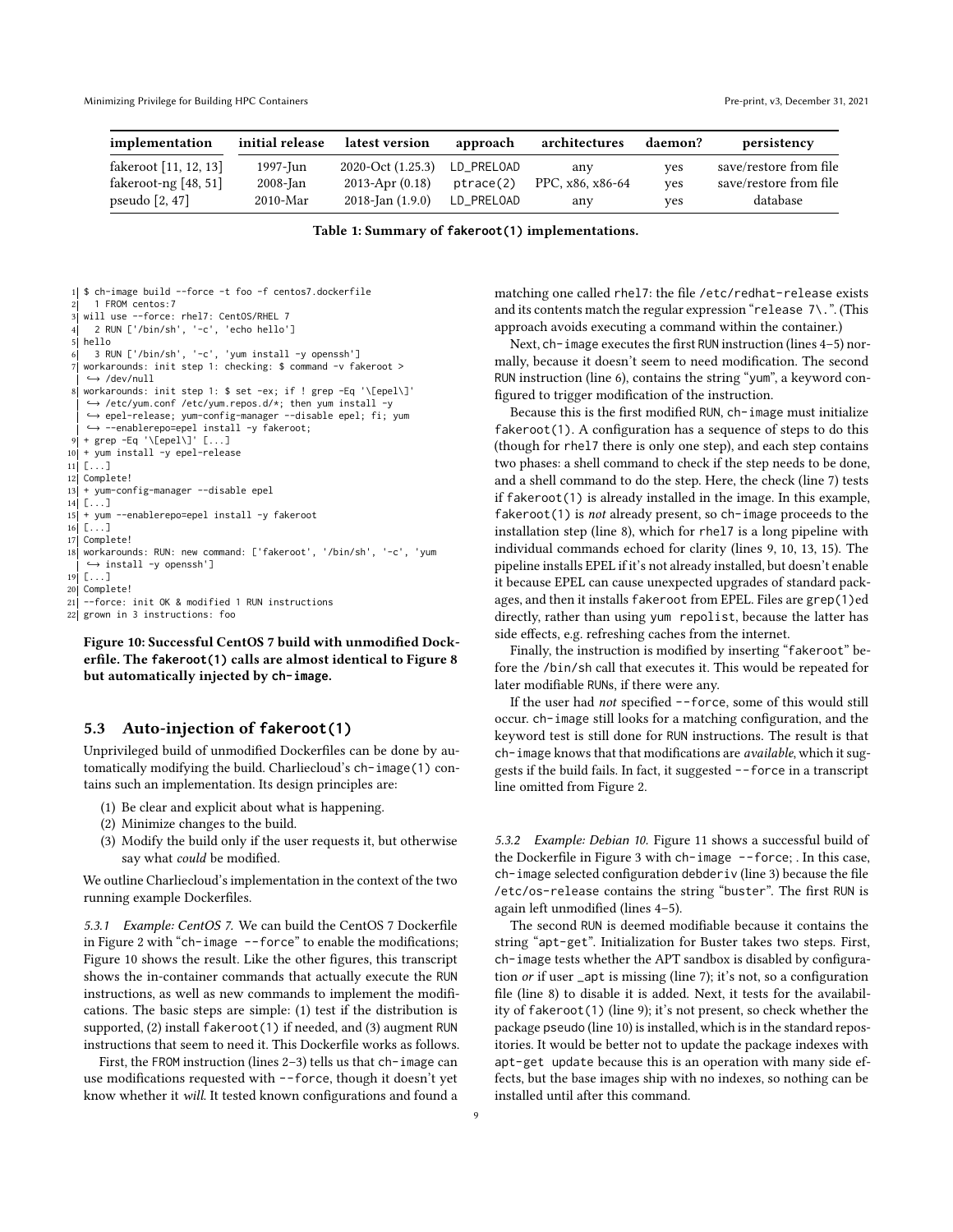<span id="page-9-0"></span>1 \$ ch-image build --force -t foo -f debian10.dockerfile 2 1 FROM debian:buster<br>3 will use --force: debd will use --force: debderiv: Debian (9, 10) or Ubuntu (16, 18, 20) 4 2 RUN ['/bin/sh', '-c', 'echo hello'] 5 hello 6 3 RUN ['/bin/sh', '-c', 'apt-get update']  $7$  workarounds: init step 1: checking: \$ apt-config dump | fgrep -q ↩→ 'APT::Sandbox::User "root"' || ! fgrep -q \_apt /etc/passwd 8 workarounds: init step 1: \$ echo 'APT::Sandbox::User "root";' > ↩→ /etc/apt/apt.conf.d/no-sandbox 9 workarounds: init step 2: checking: \$ command -v fakeroot > ↩→ /dev/null 10 workarounds: init step 2: \$ apt-get update && apt-get install -y ↩→ pseudo  $11$   $\Gamma$   $\bar{1}$ 12 Setting up pseudo (1.9.0+git20180920-1) ...  $13$   $\lceil$ ...] 14 workarounds: RUN: new command: ['fakeroot', '/bin/sh', '-c', ↩→ 'apt-get update']  $15$   $\begin{bmatrix} \dots \end{bmatrix}$ 16 4 RUN ['/bin/sh', '-c', 'apt-get install -y openssh-client'] 17 workarounds: RUN: new command: ['fakeroot', '/bin/sh', '-c', ↩→ 'apt-get install -y openssh-client']  $18$  [...] 19 --force: init OK & modified 2 RUN instructions 20 grown in 4 instructions: foo

Figure 11: Successful Debian 10 build with unmodified Dockerfile. The **fakeroot(1)** calls are almost identical to Figure [9](#page-7-2) but automatically injected by **ch-image**.

The modified RUN is then executed (line 14); note that ch-image is not smart enough to notice that it's now redundant and could have been skipped. Finally, modify and execute the RUN which installs the problem package openssh-client (line 16–17).

5.3.3 Production. ch-build --force also works for various production applications at Los Alamos. For example, one application has integrated Charliecloud container build into its CI pipeline using a sequence of three Dockerfiles: the first installs and configures OpenMPI in a CentOS base image, the second installs the complex Spack [\[18\]](#page-11-54) environment needed by the application, and the third builds the application itself. Once built, the third image is pushed to a private container registry. The validation stage then pulls this image and uses it to run the application's test suite. Build and validate both run on supercomputer compute nodes using normal jobs, and the pipeline is coordinated by a separate GitLab server.

#### 6 DISCUSSION

We have argued that HPC should minimize privilege for container image build, and we have detailed how container implementations can reduce privilege with user namespaces. We demonstrated two approaches with real products: mostly-unprivileged Type [II](#page-3-1) rootless Podman and fully-unprivileged Type [III](#page-3-2) Charliecloud. We now compare the two approaches, outline future work, and discuss how these methods for container builds can impact the field of HPC more broadly.

## 6.1 Mostly vs. fully unprivileged build

To demonstrate Type [II](#page-3-1) container build via privileged user namespaces, we used rootless Podman. The main advantage of this approach is that it retains file ownership in the container image and

presents no UID/GID oddities to distribution tools, allowing traditional builds to work for otherwise-unprivileged users. The main disadvantage is reliance on correct implementation and configuration of the privileged helper tools. One current problem with rootless Podman is that its user namespaces implementation clashes with shared filesystems, including default-configured Lustre, GPFS, and NFS. The issue is not a container problem per se, but rather the user extended attributes (xattrs) Podman uses for its ID mappings.

To demonstrate Type [III](#page-3-2) container build via unprivileged user namespaces, we used Charliecloud. The main advantage here is that the entire build process is fully unprivileged; all security boundaries remain within the Linux kernel. However, the Charliecloud build process is more complex; current disadvantages include:

- (1) The fakeroot(1) wrapper is required for a large fraction of builds, which introduces another layer of indirection. While this can be automated, the wrapper must be applied separately to each RUN instruction, and it's extremely difficult to tell precisely which RUNs really need it.
- (2) The resulting image is slightly different. All files must be owned by a single user (the unprivileged user who did the build), and the image cannot contain privileged special files such as devices. On push, Charliecloud changes ownership for all image files to root:root and clears setuid/setgid bits, to avoid leaking site IDs. Charliecloud currently adds two further complications: fakeroot(1) is installed into the image, and images are single-layer, in contrast to other implementations that push images as multiple layers. In general, however, these differences should not impact the behavior of HPC applications.
- (3) Charliecloud lacks a per-instruction build cache, in contrast to other leading Dockerfile interpreters including Podman and Docker. This caching can greatly accelerate repetitive builds, such as during iterative development.

On balance, neither solution currently fits all HPC use cases. Generally, if preserving file ownership within container images is more important than the security cost of privileged helper tools, Type [II](#page-3-1) builders like Podman are likely a good choice; if the opposite, then Type [III](#page-3-2) builders like Charliecloud are likely preferred.

#### 6.2 Future work

Both Type [II](#page-3-1) and Type [III](#page-3-2) container build have high-quality, actively developed implementations available today. However, there are still several opportunities for improvement.

6.2.1 Recommendations for Type [II](#page-3-1) implementations. First, adding a Type [III](#page-3-2) mode to Type [II](#page-3-1) implementations that already use user namespaces is straightforward; doing so would make an implementation more flexible and adaptable. Second, shared filesystems are critical for HPC, so the xattrs support is still necessary. For Lustre, support needs to be enabled on both the metadata server and storage targets. For NFS, changes in Linux 5.9 along with NFSv4 [\[38\]](#page-11-55) server bring in xattrs support, though at the time of writing these changes have yet to be extended into distributions common in HPC. We have not evaluated GPFS support at the time of writing. To our knowledge, none of these configurations have yet been tested with Type [II](#page-3-1) containers.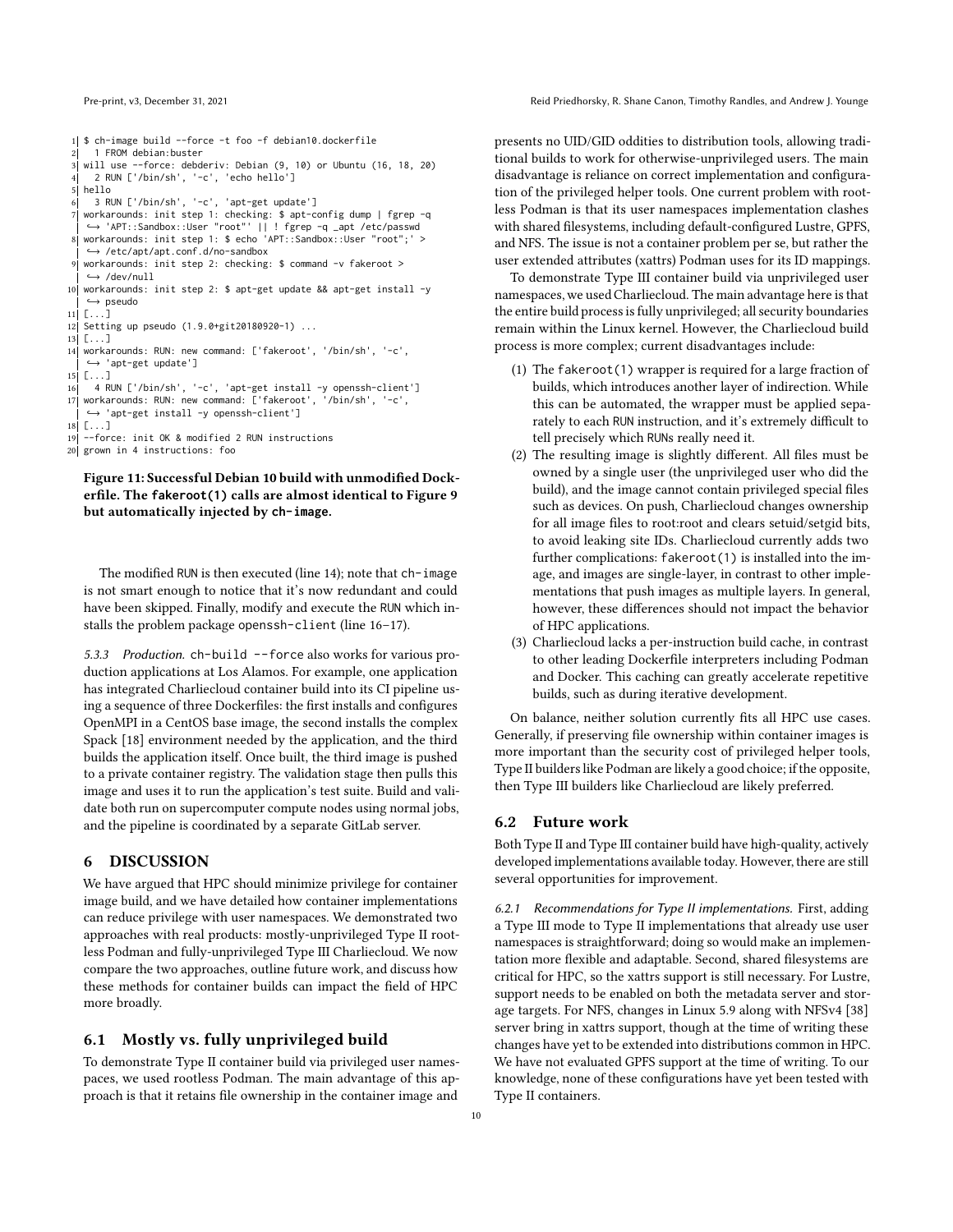Minimizing Privilege for Building HPC Containers **Pre-print, v3, December 31, 2021** Pre-print, v3, December 31, 2021

6.2.2 Recommendations for Type [III](#page-3-2) implementations. In addition to Charliecloud-specific improvements in progress like layers and build caching, we identify three more general refinements here:

- (1) Fix fakeroot(1). Not all implementations can install all packages; characterize the scope of the problem and address it. With a sufficiently robust fakeroot(1), Type [III](#page-3-2) could become a drop-in replacement for Type [I,](#page-3-0) eliminating the need for the Type [II](#page-3-1) privilege compromise.
- (2) Preserve file ownership. fakeroot(1) does track this so it can tell consistent lies; the information could be extracted and used when exporting or pushing images. For example, Charliecloud uses the Python tarfile package and could create layer archives that reflect fakeroot(1)'s database rather than the filesystem.
- (3) Move fakeroot(1). Rather than installing in the image itself, the wrapper could be moved into the container implementation. This would simplify it and also ease the prior item. At least one fakeroot(1) implementation already has a libfakeroot [\[12\]](#page-11-47).

<span id="page-10-5"></span>6.2.3 Recommendations for distributions. Beyond improvements to container build implementations, package managers and other distribution tools could improve support for unprivileged users, eliminating the need for Type [II](#page-3-1) privileged code or Type [III](#page-3-2) wrappers. Given increasing use of containers across the computing industry, there may be compelling reasons to support them even beyond HPC. The complexity of this effort should be better understood, and edge cases and older distributions mean container build tools will need their own low-privilege build support for some time.

6.2.4 Recommendations for ID maps. Consider that fakeroot(1) manages user identity and file ownership in user space; in contrast, the user namespace ID maps rely on the kernel to track this state. Currently, Type [II](#page-3-1) kernel ID maps require helper tools like newuidmap(1) and newgidmap(1); they are privileged because this is a security-sensitive operation and to ensure system configuration (/etc/subuid and /etc/subgid) is respected. Future kernel versions could provide other mechanisms to expand the utility of unprivileged maps. For example, supplemental groups could become mappable, general policies could be implemented such as "host UID maps to container root and guaranteed-unique host UIDs map to all other container UIDs", or the kernel could manage the fake ID database with actual files stored as the invoking user.

6.2.5 Recommendations for standards. Above, we argued that file ownership for HPC application containers is usually not needed, and instead it's mostly an artifact of legacy distribution tools used for building images. A flattened file tree where all users have equivalent access, like that produced by Charliecloud or Singularity's SIF image format, is sufficient and in fact advantageous for most HPC applications. We suspect many non-HPC container use cases have similar requirements. A potential extension to the OCI specification and/or the Dockerfile language is explicit marking of images to disallow, allow, or require them to be ownership-flattened.

## 6.3 Impact on HPC

This paper argues that low-privilege container build will have significant impact for the science enabled by HPC, because these capabilities allow containers to be built directly on the HPC resources where they will be run. This property is especially important for HPC developers and users due to the specialized nature of supercomputing hardware, which makes building on dissimilar laptops, workstations, or CI/CD virtual machines undesirable.

We expect these capabilities to also improve DevOps modernization of scientific computing application development and deployment. Specifically, DevOps coupled with low-privilege container build will allow CI/CD pipelines to execute directly on supercomputing resources such as login/front-end and compute nodes, perhaps in parallel across multiple supercomputers or node types to automatically produce specialized container images. For future exascale supercomputers in particular, this user-based build capability, coupled with automated CI runners will enhance development, testing, and deployment of HPC applications directly on the appropriate resources. This integration should reduce not only the effort of developing or porting complex codes on new systems, but also that of managing development resources matching the architecture of one site's supercomputer across many other sites.

## ACKNOWLEDGMENTS

Eduardo Arango, Dan Walsh, Scott McCarty, and Valentin Rothberg of Red Hat, Inc. helped us understand rootless Podman. Peter Wienemann of the Debian Project clarified APT privilege dropping. Michael Kerrisk of man7.org Training and Consulting provided corrections for the namespaces discussion. (All remaining errors are of course ours alone.) Kevin Pedretti and the ATSE team helped implement Astra's container workflow.

This work was supported in part by the Exascale Computing Project (17-SC-20-SC), a collaborative effort of the U.S. Department of Energy (DOE) Office of Science and the National Nuclear Security Administration (NNSA); the Advanced Simulation and Computing Program (ASC); and the LANL Institutional Computing Program, which is supported by the U.S. DOE's NNSA under contract 89233218CNA000001. Sandia National Laboratories is a multimission laboratory managed and operated by National Technology and Engineering Solutions of Sandia, LLC., a wholly owned subsidiary of Honeywell International, Inc., for the U.S. DOE's NNSA under contract DE-NA0003525. LA-UR 21-23314; SAND2021-4332 O.

#### REFERENCES

- <span id="page-10-2"></span>[1] 2018. CVE-2018-7169 Detail. [https://nvd.nist.gov/vuln/detail/CVE-](https://nvd.nist.gov/vuln/detail/CVE-2018-7169)[2018-7169](https://nvd.nist.gov/vuln/detail/CVE-2018-7169)
- <span id="page-10-6"></span>[2] 2020. pseudo(1). [https://manpages.debian.org/testing/pseudo/pseudo.](https://manpages.debian.org/testing/pseudo/pseudo.1.en.html) [1.en.html](https://manpages.debian.org/testing/pseudo/pseudo.1.en.html)
- <span id="page-10-4"></span>[3] Felix Abecassis and Jonathan Calmels. 2020. Distributed HPC applications with unprivileged containers. In Proc. FOSDEM. [https://archive.](https://archive.fosdem.org/2020/schedule/event/containers_hpc_unprivileged/attachments/slides/3711/export/events/attachments/containers_hpc_unprivileged/slides/3711/containers_hpc_unprivileged.pdf) [fosdem.org/2020/schedule/event/containers\\_hpc\\_unprivileged/](https://archive.fosdem.org/2020/schedule/event/containers_hpc_unprivileged/attachments/slides/3711/export/events/attachments/containers_hpc_unprivileged/slides/3711/containers_hpc_unprivileged.pdf) [attachments/slides/3711/export/events/attachments/containers\\_](https://archive.fosdem.org/2020/schedule/event/containers_hpc_unprivileged/attachments/slides/3711/export/events/attachments/containers_hpc_unprivileged/slides/3711/containers_hpc_unprivileged.pdf) [hpc\\_unprivileged/slides/3711/containers\\_hpc\\_unprivileged.pdf](https://archive.fosdem.org/2020/schedule/event/containers_hpc_unprivileged/attachments/slides/3711/export/events/attachments/containers_hpc_unprivileged/slides/3711/containers_hpc_unprivileged.pdf)
- <span id="page-10-0"></span>[4] Subil Abraham, Arnab K. Paul, Redwan Ibne Seraj Khan, and Ali R. Butt. 2020. On the use of containers in high performance computing environments. In Proc. Cloud Computing. <https://doi.org/10.1109/CLOUD49709.2020.00048>
- <span id="page-10-1"></span>[5] Brian Austin et al. 2020. NERSC-10 workload analysis. Presentation [https://portal.nersc.gov/project/m888/nersc10/workload/](https://portal.nersc.gov/project/m888/nersc10/workload/N10_Workload_Analysis.latest.pdf) [N10\\_Workload\\_Analysis.latest.pdf](https://portal.nersc.gov/project/m888/nersc10/workload/N10_Workload_Analysis.latest.pdf)
- <span id="page-10-3"></span>[6] Abel Avram. 2013. Docker: Automated and consistent software deployments. InfoQ (March 2013). <https://www.infoq.com/news/2013/03/Docker/>